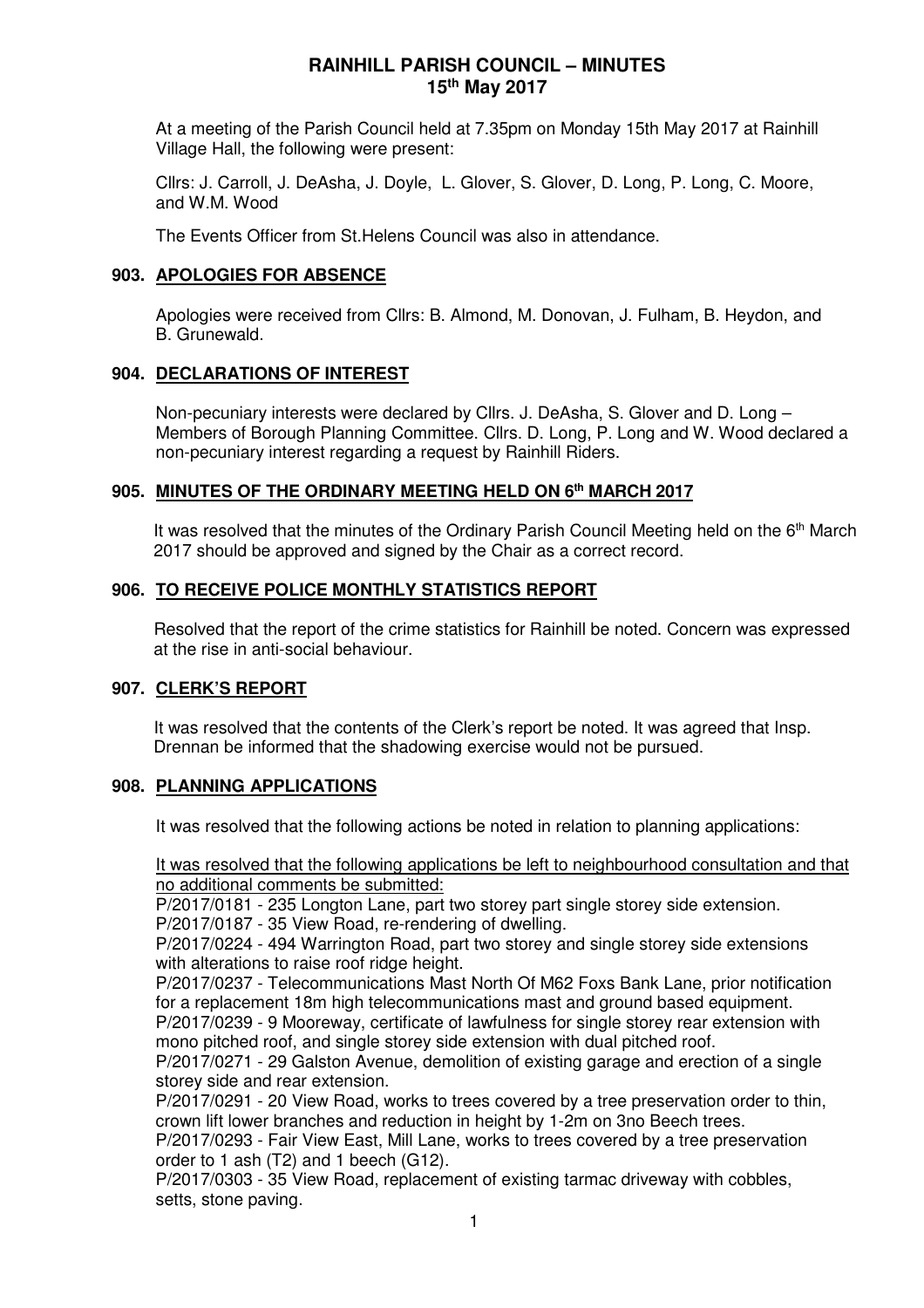P/2017/0314 - 820 Warrington Road, erection of two storey side, and single storey rear extension and front porch

P/2017/0317 - Longton Lane Community Primary School, Longton Lane, installation of steel powder coated canopy play area with roller shutters, and external alterations to infants department.

P/2017/0355 - Rainhill Railway Station, Station Road, installation of new ticket vending machine within existing waiting room on platform 1,along with installation of 2no seat benches to platforms 1 and 2 (4 in total).

P/2017/0364 - 674 Warrington Road, single storey side extension

It was noted that objections had been submitted to the following applications:

P/2017/0265 - 70 Holt Lane, siting of a portacabin for additional office space, to ensure the long-term maintenance of the cabin;

P/2017/0270 - land at corner of Warrington Road/Longton Lane, Application for prior approval for siting of 15m telecommunications mast, 3 no antennas, 2 no diameter dishes, 2 no equipment cabinets and 1 no meter, considered to be intrusive and incongruous. P/2017/0302 - Manor Croft, Mill Lane, two storey side extension.

## **909. ACCOUNTS FOR PAYMENT**

It was resolved that the following items were approved for payment:

| Payee                    | <b>Description</b>                       | <b>Amount</b> | Ref             |
|--------------------------|------------------------------------------|---------------|-----------------|
| <b>Stone Central</b>     | Removal of graffiti from War Memorial    | 360.00        | <b>TFR224</b>   |
| <b>G</b> Pinder          | Telephone                                | 15.00         |                 |
| <b>G</b> Pinder          | Salary - April (less Tax, NI & Pens)     | 1086.52       |                 |
|                          | Photocopying - March                     | 15.75         |                 |
|                          | Photocopying - April                     | 12.40         |                 |
|                          |                                          | 1129.67       | <b>TFR231</b>   |
| Merseyside Pension Fund  | LGPS - April                             | 301.53        | <b>TFR232</b>   |
| <b>Scottish Power</b>    | Deepdale Drive (Rainhill Park) - April   | 21.00         | <b>STO</b>      |
| Npower                   | Martin Close (Holt) - April              | 3.00          | $\overline{DD}$ |
| <b>United Utilities</b>  | Rainhill Park Playing Fields - April     | 55.06         | <b>DD</b>       |
| <b>United Utilities</b>  | Holt Playing Fields - April              | 6.33          | <b>STO</b>      |
| <b>St.Helens Council</b> | 13 Barrier Baskets Winter 2016           | 632.27        | <b>TFR225</b>   |
| <b>St.Helens Council</b> | Lease - Amanda Road Playground           | 0.50          | <b>TFR226</b>   |
| <b>St.Helens Council</b> | Lease - Ivy Farm Road Playground         | 0.50          | <b>TFR227</b>   |
| <b>St.Helens Council</b> | Lease - Swan Farm Gardens                | 1.00          | <b>TFR228</b>   |
| <b>St.Helens Council</b> | Lease - Rainhill Park                    | 4.00          | <b>TFR229</b>   |
| <b>LDS Ltd</b>           | <b>Annual Report Distribution</b>        | 442.98        | <b>TFR230</b>   |
| <b>EWS Colour Print</b>  | Design & Printing of Annual Report       | 1095.00       | <b>TFR233</b>   |
| Topcoat                  | <b>Painting Telephone Kiosk</b>          | 260.00        | <b>TFR234</b>   |
| Hydraclean               | Legionella Testing Holt Lane - April     | 51.00         | <b>STO</b>      |
| Hydraclean               | Legionella Testing Rainhill Park - April | 52.00         | <b>STO</b>      |
| <b>G</b> Pinder          | Telephone                                | 15.00         |                 |
| <b>G</b> Pinder          | Salary - May (less Tax, NI & Pens)       | 1086.32       |                 |
|                          | <b>Printer Inks</b>                      | 17.39         |                 |
|                          |                                          | 1118.71       | <b>TFR235</b>   |
| Merseyside Pension Fund  | LGPS - May                               | 301.53        | <b>TFR236</b>   |
| <b>Scottish Power</b>    | Deepdale Drive (Rainhill Park) - May     | 21.00         | <b>STO</b>      |
| Npower                   | Martin Close (Holt) - May                | 6.00          | <b>DD</b>       |
| United Utilities         | Rainhill Park Playing Fields - May       | 55.06         | <b>DD</b>       |
| <b>United Utilities</b>  | Holt Playing Fields - May                | 6.33          | <b>STO</b>      |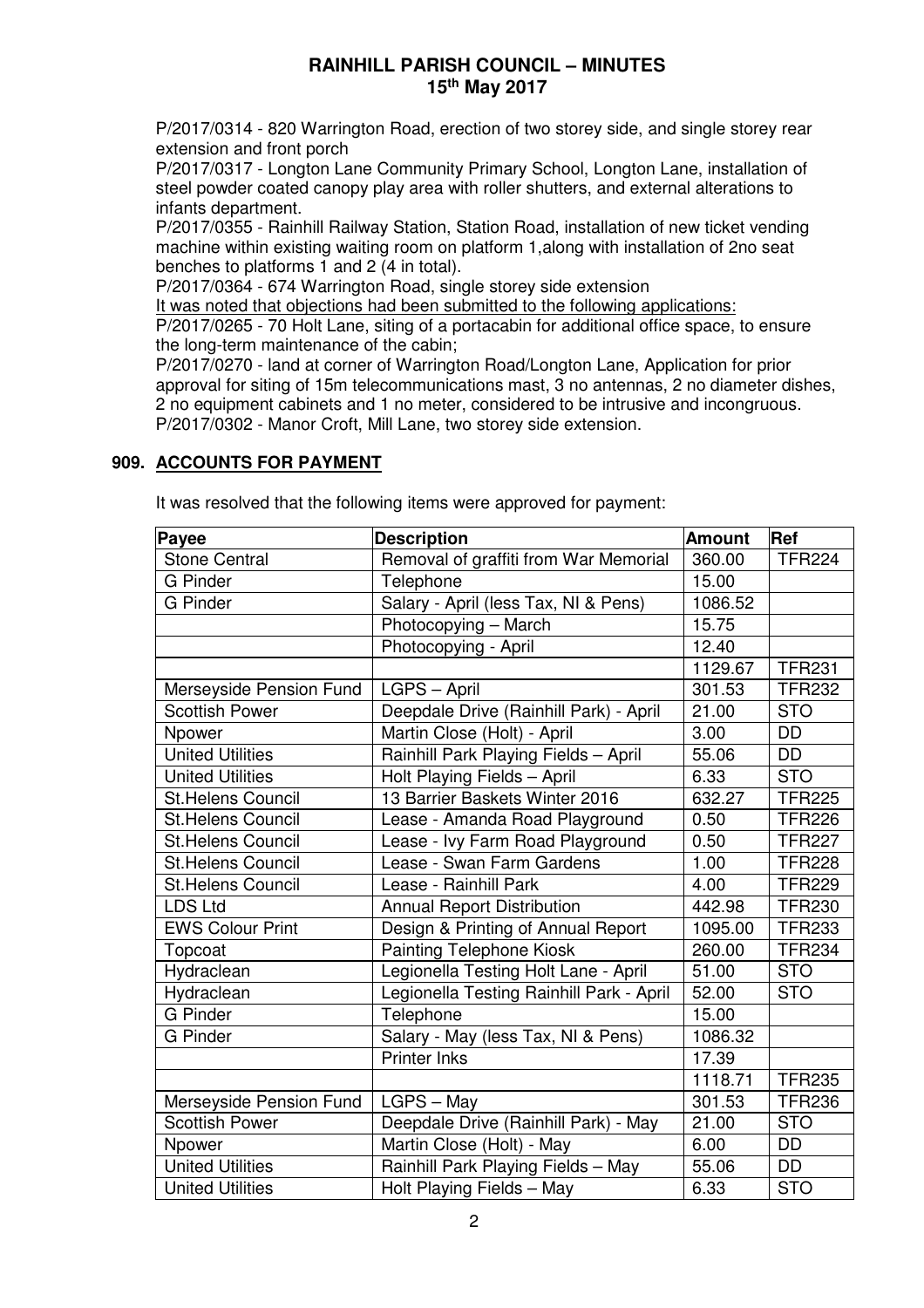| Hydraclean | Legionella Testing Holt Lane - May             | 151.00 | I STO |
|------------|------------------------------------------------|--------|-------|
| Hydraclean | Legionella Testing Rainhill Park - May   52.00 |        | I STO |

### **910. TO CONSIDER THE PROVISION OF CHRISTMAS DECORATIONS IN THE VILLAGE**

The Events Officer from St.Helens Council attended to discuss upgrading the Christmas decorations for the village. Resolved that the issue be delegated to Executive Committee, with other members welcome to attend, and a response be sent to St.Helens Council before the end of August 2017.

### **911. TO APPROVE THE ANNUAL GOVERNANCE STATEMENT 2016/17**

Resolved that the Annual Governance Statement be approved for signing by the Chair on behalf of the Council.

### **912. TO APPROVE THE 2016/17 ACCOUNTS FOR EXTERNAL AUDIT & BANK RECONCILIATION**

It was resolved that the accounts presented by the Clerk, having been scrutinised by internal audit, be approved and that the Annual Return be signed by the Chair and Clerk on behalf of the Council, and the Bank Reconciliation be approved for signing by the Chair.

### **913. TO CONSIDER THE ACTIONS OF THE ROCKET 190 GROUP**

Resolved that the actions of the Rocket 190 Group be noted. Authorisation to open a bank account, and the details of a constitution to formalise the Rocket 190 Group, be delegated to Executive Committee, following agreement on the financial commitment being made by the Council.

### **914. TO CONSIDER HERITAGE ACTION ZONE FUNDING & HERITAGE ISSUES**

Resolved that advice be sought on the refurbishment of the railway plinth at Houghton Street, and brought to a future meeting. Further resolved that authority be delegated to the Executive Committee to hold discussions with Rainhill Civic Society on heritage issues.

#### **915. TO CONSIDER ADOPTION OF A SOCIAL MEDIA POLICY**

Following discussion it was resolved that the Council would withdraw the current page from Facebook. The proposed Social Media Policy was not considered necessary.

#### **916. TO CONSIDER AN APPLICATION FOR SPONSORSHIP OF RAINHILL RIDERS CYCLING CLUB**

Resolved that the request for £67 sponsorship from Rainhill Riders be approved.

### **917. TO CONSIDER UNDERTAKING A TOUR OF PUBLIC OPEN SPACES**

Resolved that a tour of Public Open Spaces be undertaken on Saturday 8<sup>th</sup> July, and all members be invited to attend.

#### **918. TO CONSIDER WHETHER TO REVIEW THE POLICE/COMMUNITY COMPACT**

Resolved that the Police/Community Compact be reviewed every year, to be discussed at the next meeting.